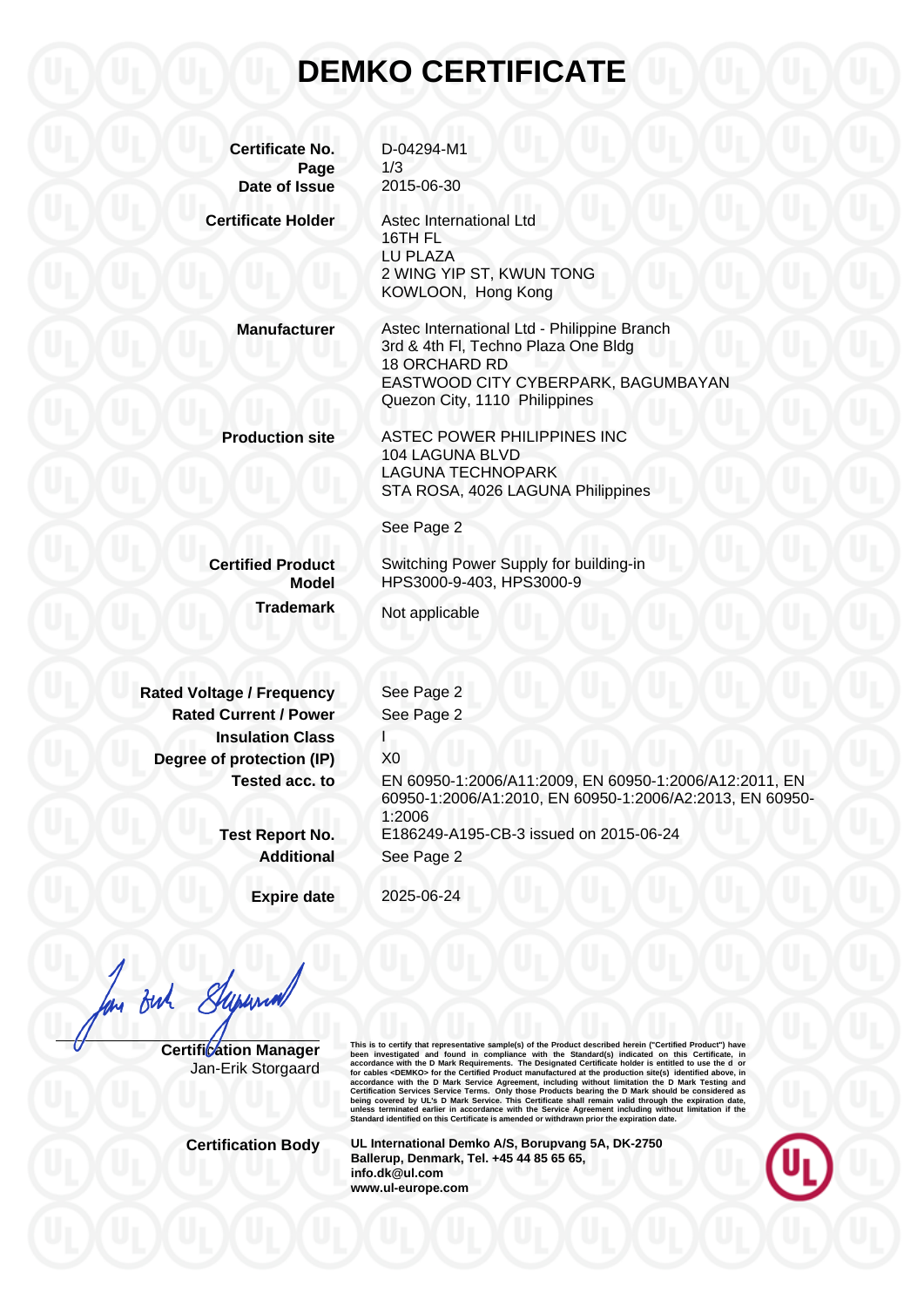## **Appendix DEMKO CERTIFICATE**

 **Certificate No.** D-04294-M1  **Page** 2/3  **Date of Issue** 2015-06-30

Production Sites:

Astec Power Phils Inc MAIN ROAD, CORNER ROAD "J" CAVITE EXPORT PROCESSING ZONE ROSARIO, 4106 CAVITE Philippines

Ratings: HPS3000-9 Input: 100 - 140 Vac, 50/60Hz 19.0A Max Output: +48 V, 31.25A Max; 5 Vsb, 3A Max

Input: 200 - 240 Vac, 50/60 Hz, 19.0A Max Output: +48 V, 62.5A Max; 5 Vsb, 3A Max

HPS3000-9-403 Input: 200 - 240 Vac, 50/60 Hz, 19.0A Max Output: +54 V, 55.6A Max; 5 Vsb, 2A Max

Additional Information: This certificate replace certificate no. D-04294 issued on 2015-06-25 due to: 1.Correct factories information. 2.Correct expire date. Testing done under the Testing at Manufacturer´s Premises (TMP) procedure

**Certification Body UL International Demko A/S, Borupvang 5A, DK-2750 Ballerup, Denmark, Tel. +45 44 85 65 65, info.dk@ul.com www.ul-europe.com**